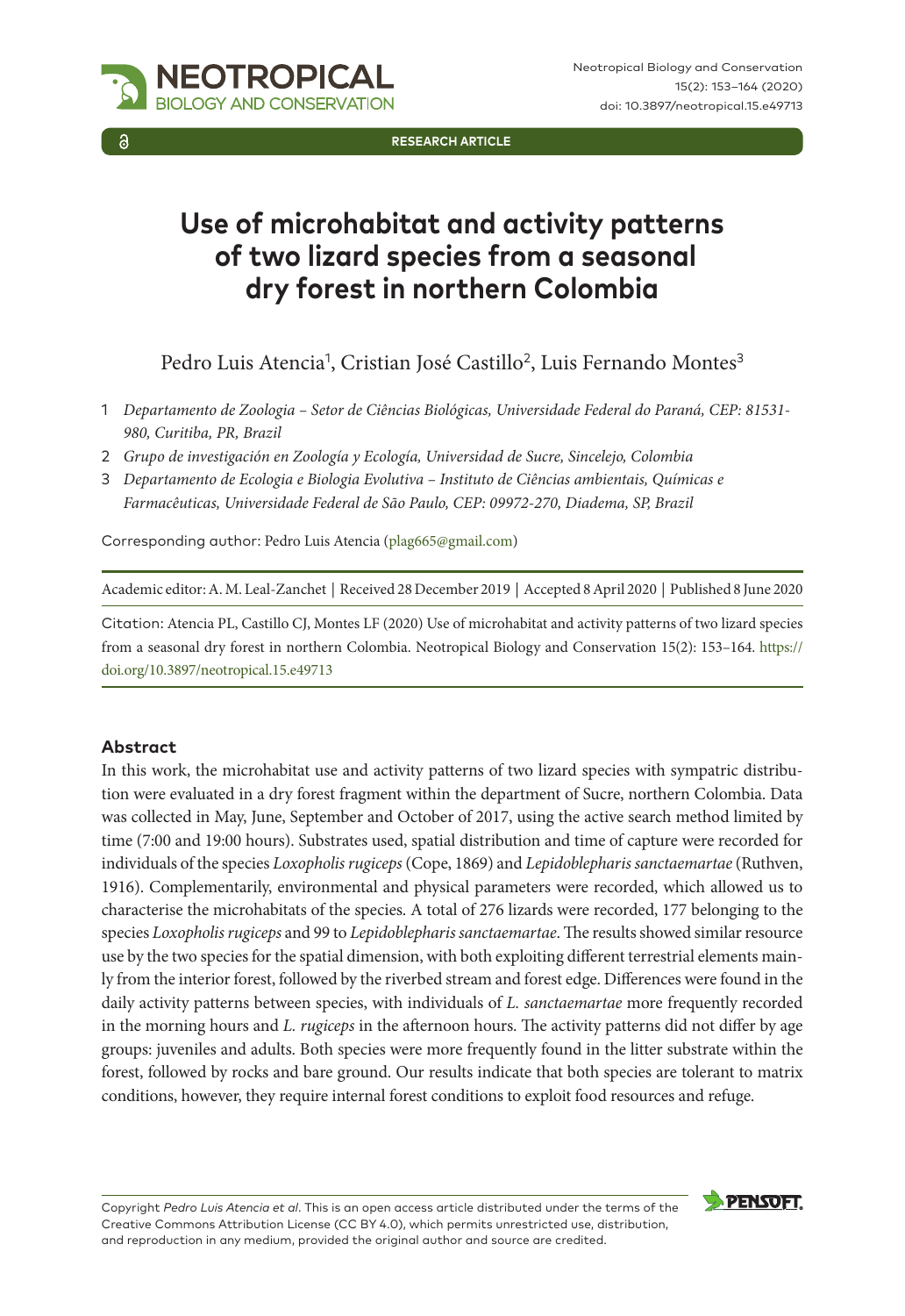#### **Keywords**

ecological niche, habitat loss, litter substrate, spatial distribution, Squamata

### **Introduction**

Microhabitat is defined as a finer scale in the landscape relevant to an individual, which is usually associated with its foraging, perch or refuge sites; while activity is determined as the frequency of active individuals in a particular range of daily hours (Carretero and Llorente 1993; Pianka 1986). Information about the use of microhabitats and activity of a given species helps analyse its natural history and ecophysiological characteristics (Adolph 1990). For ectothermic vertebrates like reptiles, habitat use and activity may be correlated with their physiology capacities and its ecology (Huey 1991). Since abiotic factors such as temperature and humidity vary between microhabitats and throughout the day, they affect the performance and behaviour of these organisms (Grover 1996; Hatano et al. 2001).

Daily variations in activity and microhabitat use represent important thermoregulatory factors for lizards (Carretero and Llorente 1993). The time interval in which these organisms are active is related to the type of climate, intensity of sunlight, duration of photoperiod, temperature of the environment and the activity time of their prey (Hatano et al. 2001), while lizard microhabitats are directly influenced by microclimatic factors, as well as by food availability and refuge (Huey 1991). Both aspects of lizard's ecological niches (space and time) can be influenced by other factors such as intra and interspecific coexistence and seasonal variation in environmental conditions (Salzburg 1984; Paulissen 1988). Intraspecific categories such as sex and age are associated with effects on body size such as thermal inertia, which can cause juvenile lizards to lose heat more quickly than adults, also with reproductive states or ontogenetic changes in energy demand; aspects that can decide resource use (Belver and Avila 2010). On the other hand, interspecific resource partitioning has been reported in tropical populations mainly in relation to spatial niche dimensions (Vitt and Zani 1996), but temporal segregation can also occur between terrestrial lizards coexisting in variable environments (Pianka 1986).

Currently, the dry tropical forest is one of the most degraded and threatened ecosystems, with little knowledge available about it (García et al. 2014). In Colombia, there is approximately 8% of the original coverage and only 5% is protected by reserves (García et al. 2014). The gradual fragmentation that this ecosystem has been suffering is associated with the replacement of extensive natural areas by activities such as agriculture, mining and livestock (Rodríguez et al. 2012). Such activity affects reptile communities that inhabit these ecosystems, reducing population sizes, changing community dynamics and altering activity patterns; all of which are consequences of the change or complete disappearance of their habitat (Carvajal-Cogollo and Urbina-Cardona 2008; Jaramillo and Cortés 2017). In this sense, it has been shown that edge effects can modify habitat suitability for many lizards as a result of forest loss (Urbina-Cardona et al. 2006;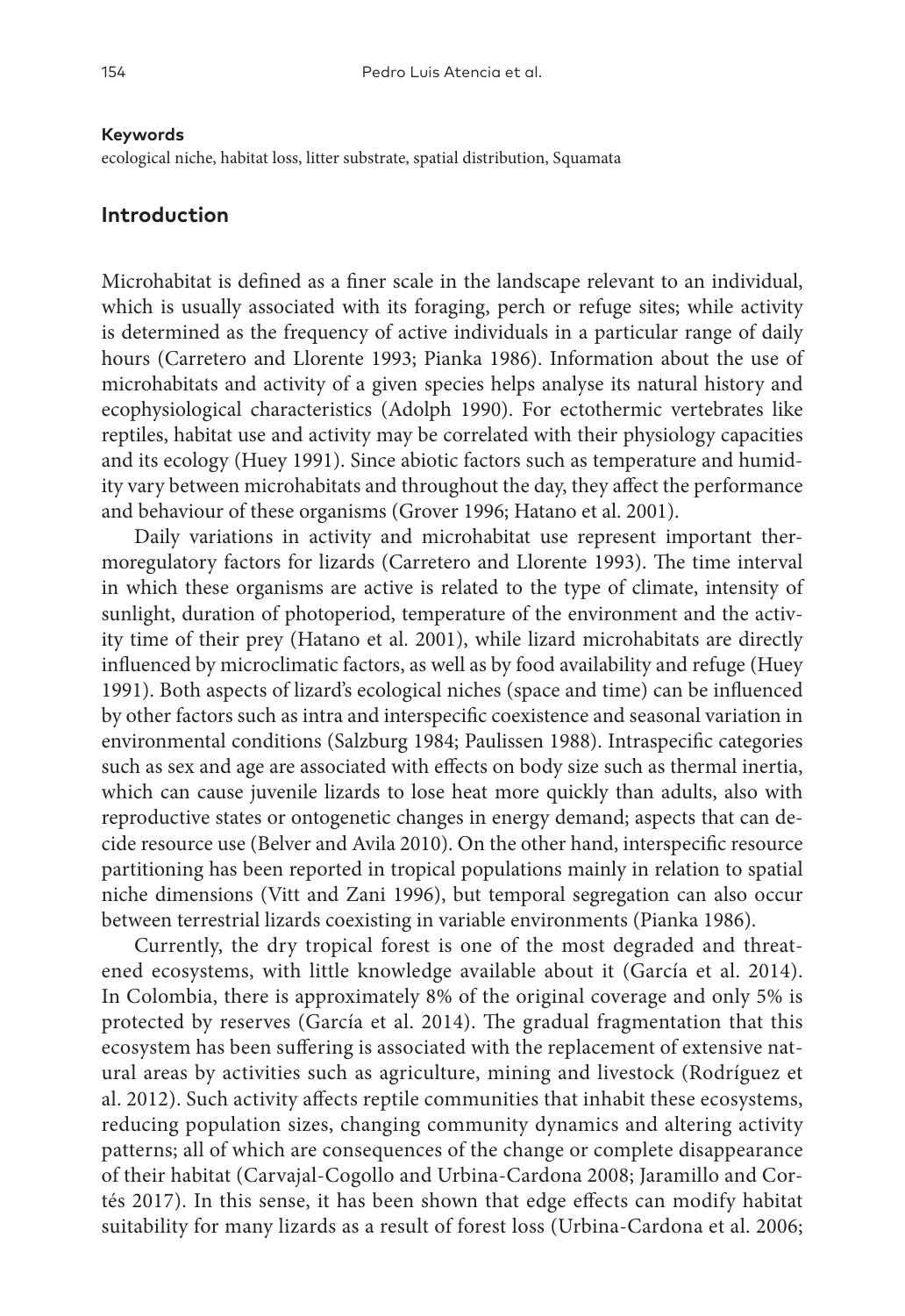Carvajal-Cogollo and Urbina-Cardona 2015), however, some species with greater ecological tolerance may be favoured by the resulting microclimatic changes (Urbina-Cardona et al. 2006).

In the dry forest assemblages of Colombia, small, terrestrial and diurnal lizards constitute a dominant ecomorphological group, including species with a large number of individuals in their populations that dispute for microhabitats offered by the heterogeneous substrates of the forest floor and exploit similar food resources (Carvajal-Cogollo and Urbina-Cardona 2015; Medina-Rangel and Cárdenas-Árevalo 2015; Rojas-Murcia et al. 2016). *Lepidoblepharis sanctaemartae* (Ruthven, 1916) and *Loxopholis rugiceps* (= *Leposoma rugiceps*) (Cope, 1869) belong to said ecomorphological group and, according to Medina-Rangel and Cárdenas-Árevalo (2015), these small lizards explore a smaller number of microhabitats compared to larger species, presenting higher overlap in trophic niche and lower overlap in spacial niche (microhabitat). Ecologically similar species are known to diverge in at least one of the three niche dimensions: spatial, temporal and trophic (Pianka 1973). Furthermore, these dimensions are not independent, so complex relationships are expected between the three that allow the species to coexist and provide intraspecific subgroups within a population (Pianka 1986). In this regard, we believe that the spatial and temporal segregation mechanisms can be decisive for populations of these two small terrestrial lizards in the dry forest, both at an interspecific and intraspecific level (ontogeny).

Therefore, the goal of the present work was to evaluate the microhabitat use and activity patterns of *Lepidoblepharis sanctaemartae* and *Loxopholis rugiceps* in a dry forest in the municipality of Colosó, Sucre (Colombia) and determine if there is similar resource use in the spatial and temporal niche dimensions between species and within species.

## **Materials and methods**

### **Sampling site**

The present work was carried out along a preserved fragment of dry forest, in the vicinity of the Primates Meteorological Station, of the Corporación Autónoma Regional de Sucre-CARSUCRE located in the Serrania de Coraza-Montes de María, municipality of Colosó, Sucre, Colombia (9°29'53.70"N, 75°21'57.82"W at 209 masl). The study area is framed within the dry forest biome and has a characteristic mountain landscape, which is crossed by the main channel of El Sereno stream. The annual average temperature is 26.8 °C and relative humidity is 77%, with rainfall fluctuating between 1000 and 2000 mm and annual average rainfall of 1114 mm (Aguilera 2005; Galvis 2009). The rainfall regime is of the monomodal type, characterised by a period of low precipitation from mid-November to March and a rainy period that starts in the month of April and extends until November, between the months of June and July there is a period of low precipitation and high temperatures known as Veranillo de San Juan (Galvis 2009).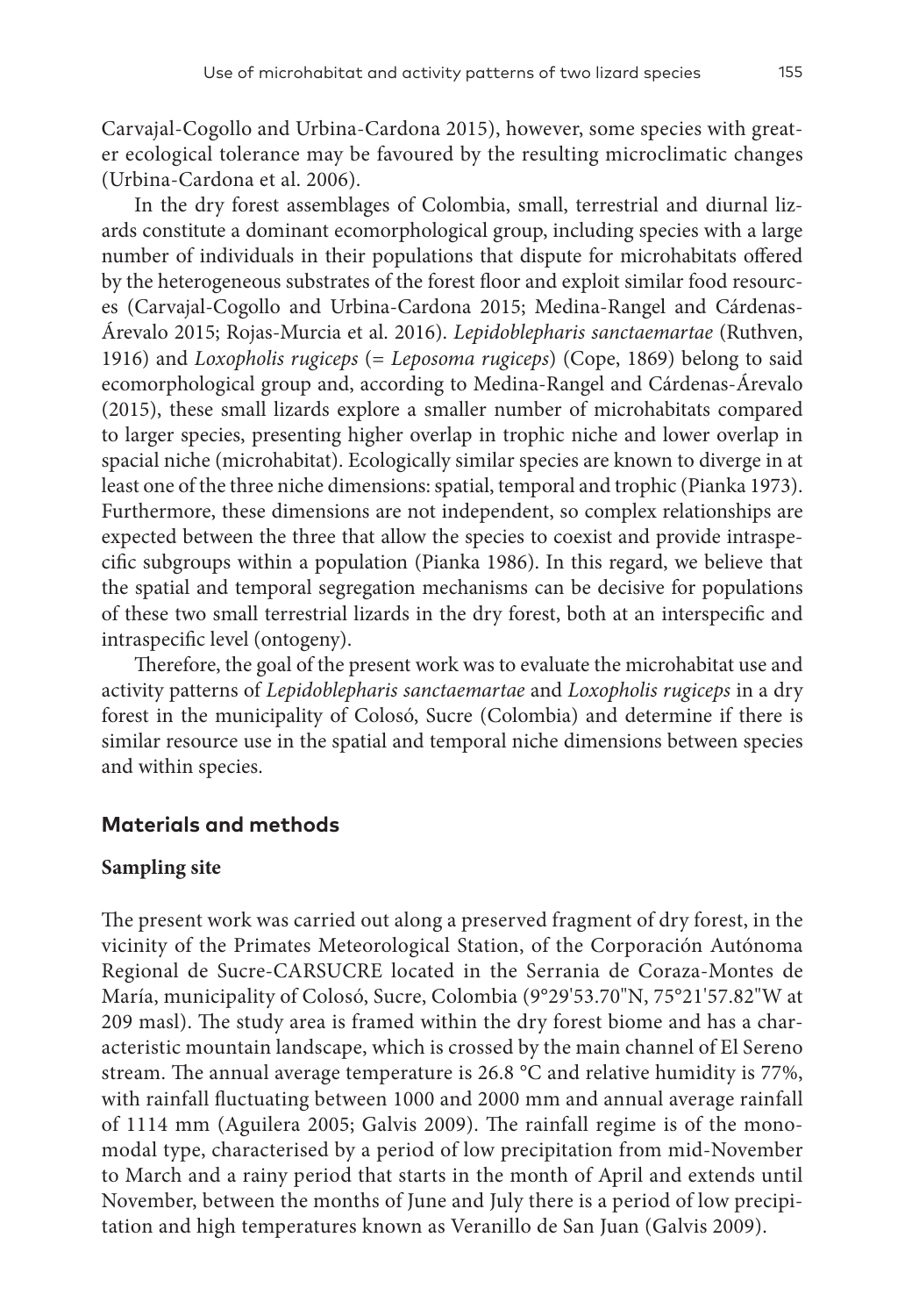## **Field work**

Five field trips were made in the months of May, June, September and October of 2017, each one with a duration of 4 days. In active search limited by time, data of individuals of the species *Loxopholis rugiceps* and *Lepidoblepharis sanctaemartae* were registered, through the technique of systematic surveys by visual encounters (Crump and Scott 2001). The samplings were conducted by four people between 7:00 to 19:00 h; precautions were taken not to oversample the sites during data collection, during the course of which we carry out manual captures of lizards at different points in the study area.

The sex and state of maturity of all captured individuals were determined from secondary morphological characters, such as the presence of reddish ventral coloration in adult males of *Loxopholis rugiceps* and throat with orange coloration in males of *Lepidoblepharis sanctaemartae*. The presence of eggs in gravid females was also recorded for each specie. Additionally, the following two morphometric measurements were taken with a Stanley digital caliper: total length (TL): measured as the straight line distance from the tip of snout to the tip of tail and the length of the tail (LT): measured from tip of tail to cloacal opening. When individuals presented broken tails they were not included in morphometric comparisons. For each individual also we recorded time of capture, temperature of the substrate at the exact location of capture with an infrared thermometer Ir5d Thermoworks, relative humidity and ambient temperature was measured 1 cm above ground with a BioTemp thermohygrometer (0.1 °C / 1% RH). The pluviometric data were obtained from the CARSUCRE Primatological station during the months in which we were surveying the lizards. We recorded the type of substrate (litter, bare ground, trunk, rock, grass), the distance of the individuals to the nearest tree and the nearest rock with a tape measure, in the same way, the forest place where the individuals were captured was characterised as: riverbed stream (Rs), interior of the forest (If) and outside-edge of the forest (Ef). Rs is characterised by presenting areas with incidence of solar radiation and rocks as the main substrate. If it is located at a distance greater than 20 m from the physical edge, and presents a continuous vegetation cover and substrate dominated by leaf litter as a characteristic element of deciduous forests, in the low strata there is little solar radiation. Ef is constituted by the external matrix and the forested layer of the edge, being located up to 20 m inside the forest starting from the physical edge. In Ef the substrate is usually heterogeneous and includes elements such as litter, rocks, bare ground and grassland, moreover it has open areas with grasslands, scattered trees and high incidence of light. The habitat types If and Ef were delimited following Urbina-Cardona et al. (2006). After data collection, the lizards were released in the same place where they were found.

## **Data analysis**

X2 homogeneity tests were conducted to reject or approve the null hypothesis of similar use of substrates (litter, rocks, bare ground, fallen trunks and grass) by the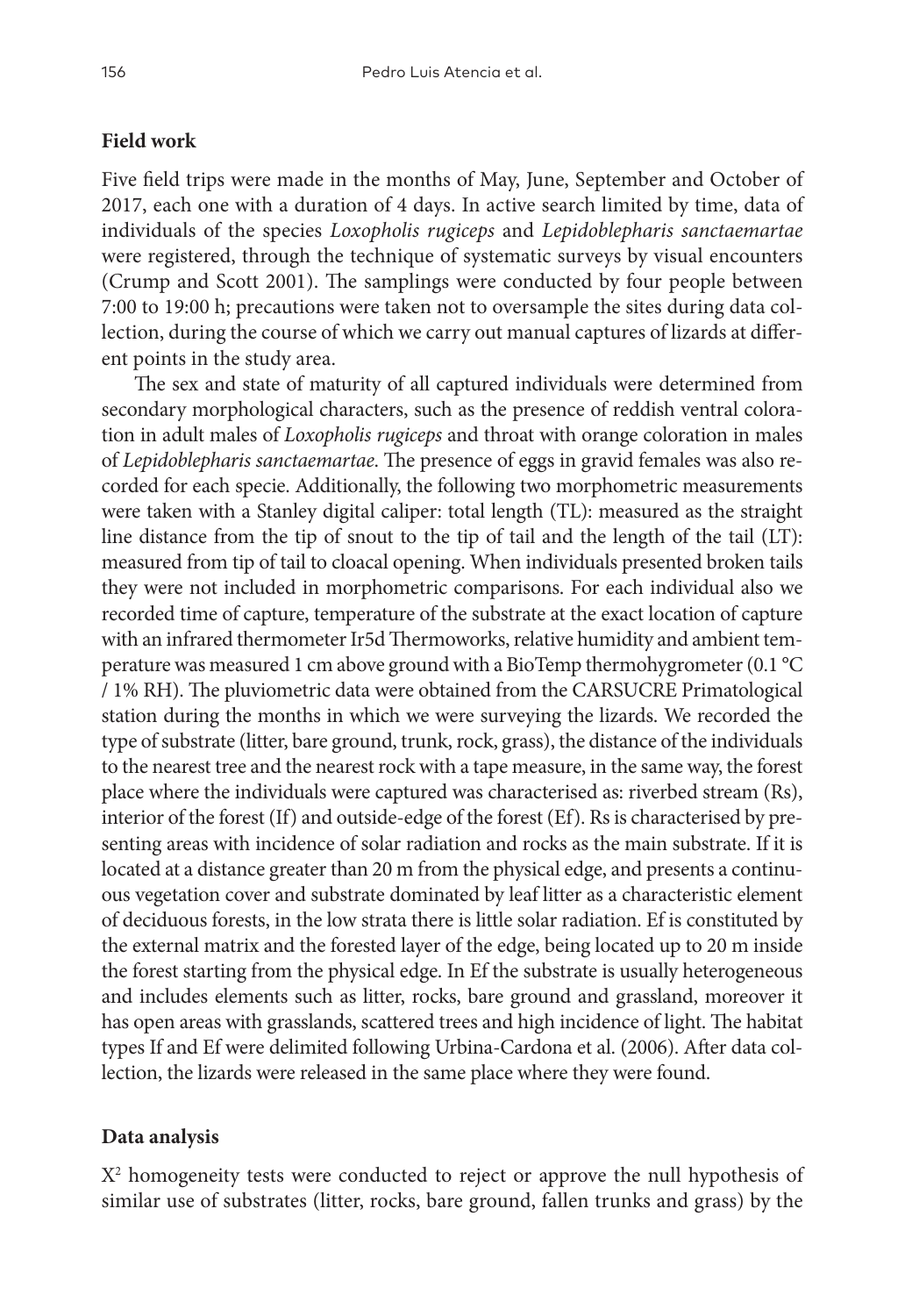species, the calculation of the expected values was based on the premise that all substrates and subdivisions of the habitat had the same probabilities of being occupied. In order to determine the hours of highest and lowest activity of the individuals, additional comparisons were made using Chi-square for data of the activity pattern of the two species in each hourly interval. To prove if there are differences related to the distance from capture point of individuals of both species to the physical elements that provide refuge and food sources such as rocks and trees, the distances from each record point to the nearest tree or rock were compared using the Mann Whitney test, using the same procedure, substrate temperatures of individuals of both species were compared. To evaluate the morphometric variation of the individuals of the evaluated species, a t-student test was applied for comparisons between sexes. We used PAST 2.17 to perform all statistical analyses (Hammer et al. 2001).

## **Results**

After 230 man/hours of sampling effort, 276 records of lizards were taken, 177 belonging to the species *Loxopholis rugiceps* and 99 to *Lepidoblepharis sanctaemartae* (Fig. 1). Body dimensions were similar for males and females of the species *L. rugiceps*; whereas for *L. sanctaemartae* the total length was greater in females, being these differences significant ( $t = 43.72$ ,  $p < 0.001$ ), individuals of both sexes were not differentiated in relation to the length of the tail (Table 1).

Regarding the use of substrates *Loxopholis rugiceps* was found associated with leaf litter (87.01%)  $\chi^2 = 368.11$ , df = 3, p < 0.001, followed by rocks (11.30%), bare ground (1.13%) and fallen trunks (0.56%). Similarly for the species *Lepidoblepharis sanctaemartae*, leaf litter substrates was the most important (79.80%)  $\chi^2 = 225.70$ ,  $df = 4$ ,  $p < 0.001$ , followed by rocks (13.13%), bare ground (3.03%), fallen trunks (3.03%) and grass (1.01%). The average values of the environmental parameters recorded in the field during each lizard record were air temperature  $\bar{x}$  = 29.36 ± 1.92 °C (min: 25.8 – max: 36.7), substrate temperature, leaf litter:  $\bar{x} = 26.47 \pm 0.98$  °C (min: 23.8 – max: 29.2), rock:  $\bar{x} = 26.69 \pm 1.11$  °C (min: 24.8 – max: 29) and relative humidity  $\bar{x} = 52.68 \pm 10.02\%$  (min: 35 – max: 86).

The activity pattern observed for the two species shows significant differences in terms of the frequency of active individuals throughout the day ( $\chi^2$  = 32.82, df = 11, p < 0.001), individuals of *Loxopholis rugiceps* were recorded more frequently in the afternoon hours, while *Lepidoblepharis sanctaemartae* showed higher records in the morning hours (Fig. 2); Juveniles and adults of the two species do not differ in their activity patterns. Juveniles and adults of the two species do not differ in their activity patterns, significance for *L. rugiceps* ( $\chi^2$  = 17.28, df = 10, p = 0.068) and for *L. sanctaemartae* ( $\chi^2 = 19.12$ , df = 11, p = 0.058).

The evaluated species are not distributed differentially in the zones of the forest ( $\chi^2$  = 1.97, df = 2, p = 0.37), both lizard species were found predominantly in the interior of the forest. Juveniles of *L. sanctaemartae* were recorded exclusively inside the forest, while adults were present in the three sampled zones (Table 2). For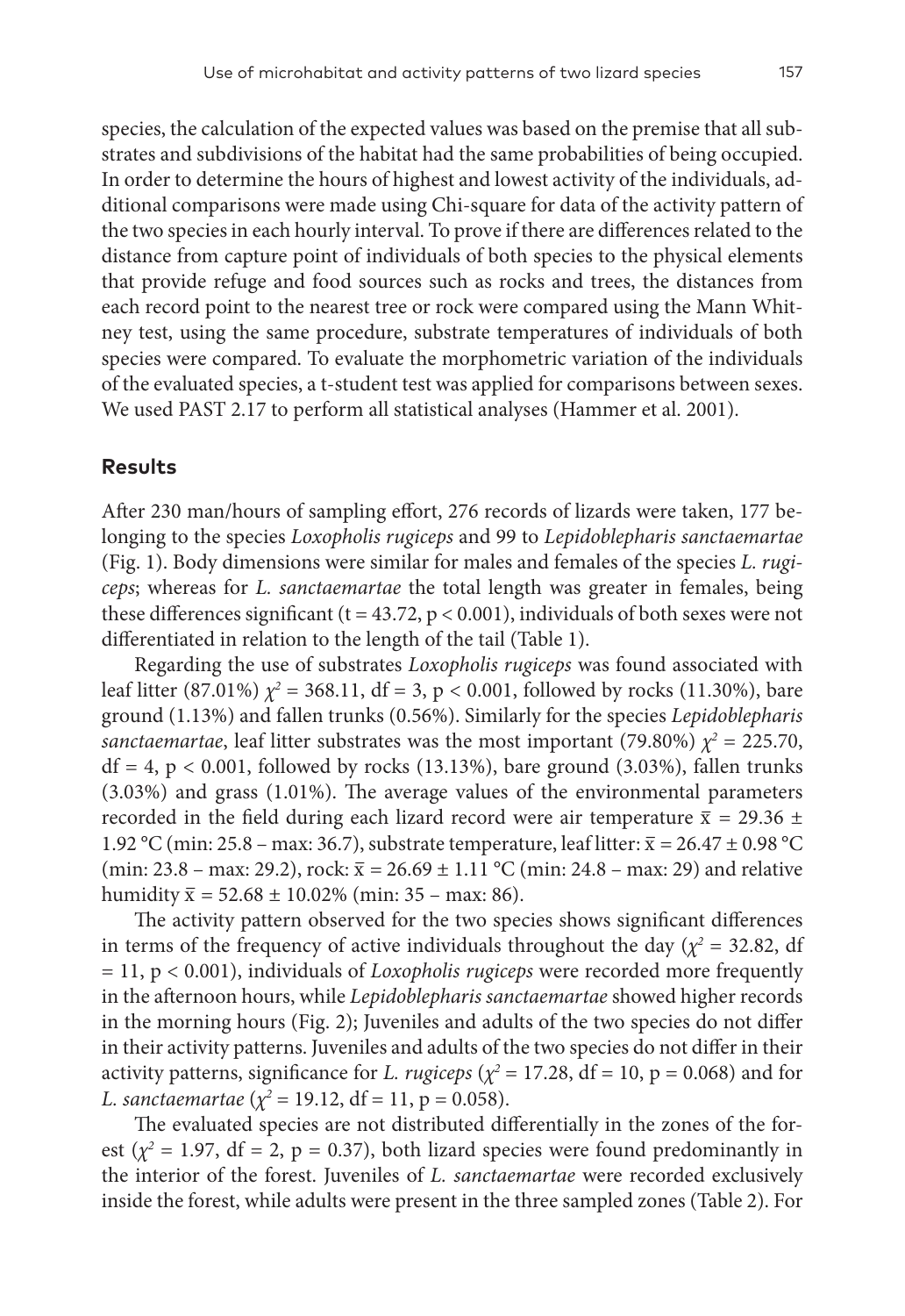

**Figure 1.** Monthly rainfall and number of individuals registered for *Loxopholis rugiceps* and *Lepidoblepharis sanctaemartae* recorded in Colosó, northern Colombia, in 2017. Filled bars: adult individuals and empty bars: juvenile individuals. Asterisks are used to indicate records of gravid females in the samplings within the following frequency ranges  $* = 1-2$ ,  $** = 3-5$ ,  $*** = 6-10$ ,  $*** = 11-15$ .

*L. rugiceps* these differences between maturity stages did not occur. Both species were recorded in areas of edge and outside of the forest, between low grasslands and leaf litter during the days when rains were frequent.

The location of the two species in relation to the nearest tree (Mann Whitney, U = 8735, p = 0.96) and the nearest rock (Mann Whitney, U = 8623, p = 0.82) was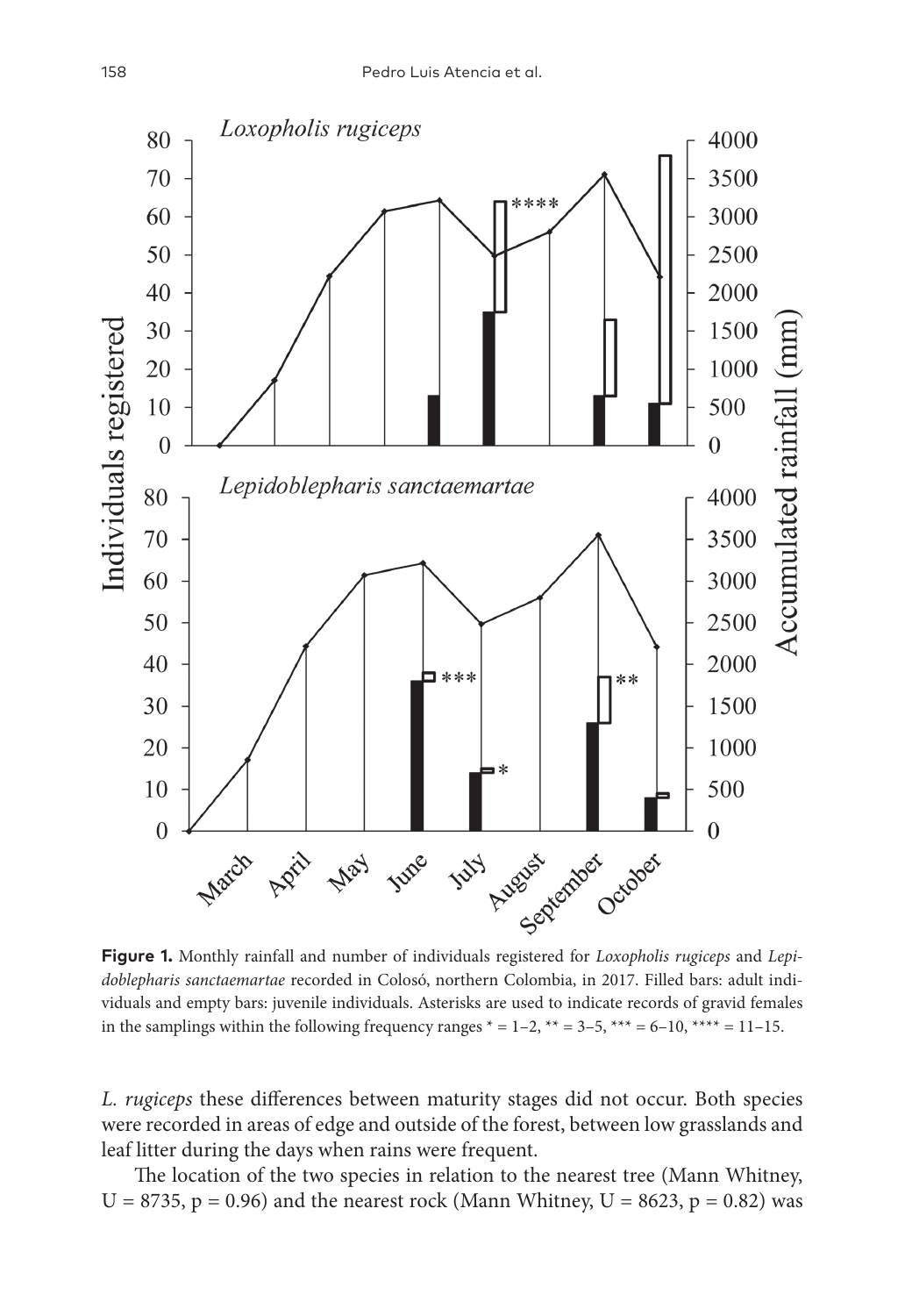**Table 1.** Mean (range) of the morphometric measurements taken in adult individuals of the species *Loxopholis rugiceps* and *Lepidoblepharis sanctaemartae*, recorded in Colosó, northern Colombia. The significance of the differences is indicated with an asterisk (t-student), based on a p-value of 0.01.

| Measures (mm) | <b>Species</b>                             |                         |  |
|---------------|--------------------------------------------|-------------------------|--|
|               | Loxopholis rugiceps                        |                         |  |
|               | Females $(n = 43)$                         | Males ( $n = 18$ )      |  |
| TL            | 102.62 (52.77-141.37)                      | 103.05 (75.39-130.27)   |  |
| LT            | 64.29 (17.25-96.10)                        | 66.43 (36.89-88.93)     |  |
|               | Lepidoblepharis sanctaemartae              |                         |  |
|               | Females ( $n = 36$ )                       | Males ( $n = 26$ )      |  |
| TL            | 41.16 (34.80-49.25)                        | $35.36(21.31 - 45.00)*$ |  |
| LT            | 19.14 (11.98-31.15)<br>$16.89(9.10-31.46)$ |                         |  |



**Figure 2.** Activity pattern observed for *Loxopholis rugiceps* (N = 177) and *Lepidoblepharis sanctaemartae* (N = 99) in each hourly interval at a dry forest fragment located in Colosó, northern Colombia

similar. The average distance with respect to a tree and respect to a rock where the records of *L. rugiceps* were obtained were  $\bar{x} = 3.04 \pm 2.20$  m (min: 0 – max: 10) and  $\bar{x} = 1.51 \pm 1.81$  m (min: 0 – max: 8.1) respectively, and for *L. sanctaemartae* were  $\bar{x} = 2.90 \pm 1.68$  m (min: 0.2 – max: 7.1) tree and  $\bar{x} = 1.55 \pm 2.13$  m (min: 0 – max: 10) rock. Individuals of both species experienced similar average substrate temperatures (Mann Whitney,  $U = 7526$ ,  $p = 0.06$ ), the average substrate temperatures for *L. rugiceps*  $\bar{x} = 26.42 \pm 1.04 \degree C$  (min: 24.2 – max: 29.7) and for *L. sanctaemartae*  $\bar{x} = 26.65 \pm 1.03$  °C (min: 24.8 – max: 30).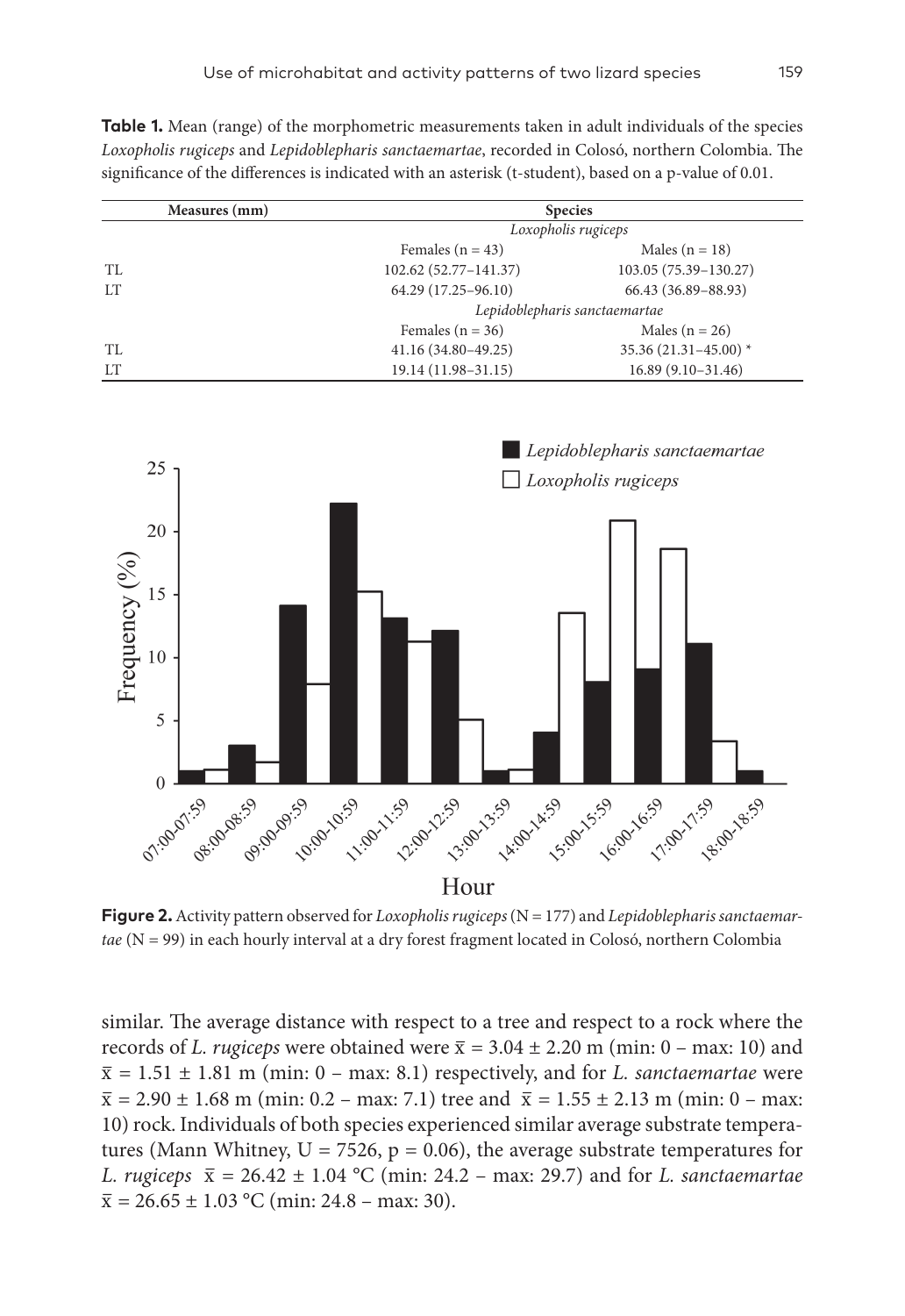|                  | Ef                              | $\mathbf{R}s$ | <b>If</b> |
|------------------|---------------------------------|---------------|-----------|
| L. rugiceps      |                                 |               |           |
| Juveniles        | 6                               | 19            | 80        |
| Adults           | 3                               | 17            | 52        |
| Total            | 9                               | 36            | 132       |
| Significance     | $X^2 = 0.93$ , df = 2, p = 0.62 |               |           |
| L. sanctaemartae |                                 |               |           |
| Juveniles        | $\mathbf{0}$                    | $\mathbf{0}$  | 14        |
| Adults           | 3                               | 15            | 67        |
| Total            | 3                               | 15            | 81        |
| Significance     | $X^2 = 3.62$ , df = 2, p = 0.16 |               |           |

**Table 2.** Spatial distribution of the records of lizards in three subdivisions of the dry forest in Colosó, northern Colombia. Ef: Edge of the forest, If: Interior of the forest, Rs: Riverbed stream.

# **Discussion**

In this study, a pattern of bimodal activity was found for the populations of *L. sanctaemartae* and *L. rugiceps*, with results showing that the frequency of active individuals does decline in midday hours, as occurs for several species of the genus *Tropidurus* (Hatano et al. 2001). High temperatures during the midday hours are a factor that influences negatively the activity of tiny lizard species, because the body temperatures in this organism's ectotherms reflect the thermal environmental variations, so performance is rapidly affected given the lower thermal inertia of their bodies compared to larger lizards (Hatano et al. 2001; Huey et al. 2009). For lizards that predominantly inhabit forests, as the studied species, the buffer effect of canopy cover can regulate the thermal landscape available to them during the daytime, allowing them to perform optimally and preventing critical thermal limits (Huey et al. 2009). Even so, certain species are inactive for certain hours, which is characterised as a heat-avoidance behaviour and has been described for small leaf litter lizards from neotropical rainforests (Vitt and Zani 1996; Vitt et al. 2005).

The two lizard species in this study show differences in their activity peaks throughout the day, with the activity of *L. sanctaemartae* being more frequent in the morning hours and more frequent for *L. rugiceps* in the afternoon hours; such differences in activity time may favour less overlap in other dimensions of the ecological niche of the two species when resources are scarce (Pianka 1973, 1986). Juveniles of both species were observed active during the peak hours, and there were no intraspecific differences in time of activity in relation to adult individuals, as previously reported for *Liolaemus koslowskyi* (Belver and Avila 2010). In the study area, as well as in other localities within the dry forest of the Colombian Caribbean, the studied species coexist with other lizard species such as *Gonatodes albogularis* and *Gymnophthalmus speciosus*. Furthermore, they present little overlap of spatial and trophic niche dimensions, as reported by Medina-Rangel and Cárdenas-Árevalo (2015), which would favour activity without competition between these species in a particular ecological scenario with resource scarcity.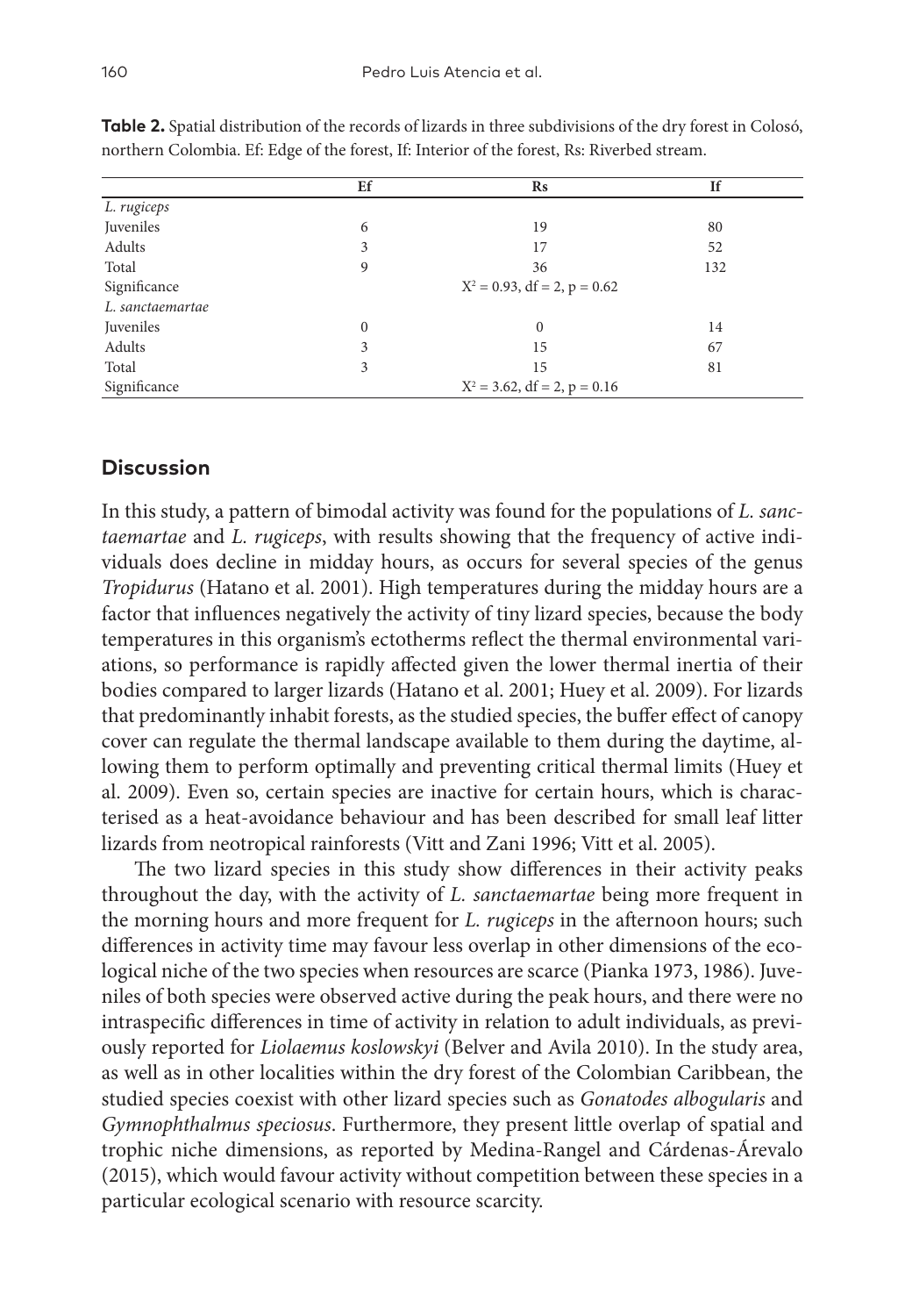Herein, *L. sanctaemartae* and *L. rugiceps* were found to be homogeneously distributed within the available thermal and structural landscape. These results agree with prior studies that have shown that most dry forest lizards are not spatially associated to the same areas or microhabitats (Carvajal-Cogollo and Urbina-Cardona 2015; Rojas-Murcia et al. 2016; Jaramillo and Cortés 2017). The differential use of substrates by lizards is explained by the ecological differences that they provide for food, refuge or thermoregulation (Huey 1991). In the present study, both species showed preferences for leaf litter substrate, however, they exploited other surfaces less frequently. The presence of trees favours leaf litter availability and indirectly favours the occurrence of prey and refuge for the small lizard species like gekkonids and gymnophthalmids (Scott 1976; Vitt et al. 2005). Particularly, Isoptera and chelicerates represent common prey items for *L. sanctaemartae* and *L. rugiceps*, which explode among the leaf litter during active foraging at different times of the day (Medina-Rangel and Cárdenas-Árevalo 2015).

The existence of spatial overlap in microhabitat use suggests that resource partitioning for the two species does not occur in this niche dimension. In relation to this aspect, Medina-Rangel and Cárdenas-Árevalo (2015) reported that the two species evaluated in the present work show trophic niche overlap in the swampy complex of Zapatosa, and did not find high levels of overlap in the microhabitat they used. This differs from what was found herein, where the two species exploit the different microhabitats available in a similar manner. General trends indicate that the spatial niche dimension has been particularly important for the coexistence of ecomorphologically similar lizard species from assemblages in Neotropical regions (Vitt and Zani 1996; Santos et al. 2015). However, closely related species of small leaf litter lizards have shown similar microhabitat or substrate use, even when some species occur in a greater number of habitats than others (Vitt et al. 2005). The spatial distribution of the age groups of *L. sanctaemartae* (Table 2) suggests that juveniles and adults present different habitat use patterns, which could be associated with the ontogenetic characteristics of the species, given that they explore or are distributed in different zones during the different stages of their development or growth (Salvador 1988).

On the other hand, Rojas-Murcia et al. (2016) found that *L. sanctaemartae* is found exclusively in forest areas since there are suitable conditions for its establishment. Our records indicate that this species is distributed in areas such as the forest interior and forest exterior between low grass and litter when rains were frequent (Table 2). It is worth mentioning that this species is distributed in open areas such as savannas and even in urban areas, being associated with litter substrates (Atencia-Gándara Obs. pers.). In the present work, females of *L. sanctaemartae* have greater body sizes; however, in the evaluated population no size differences were found between sexes for *L. rugiceps*. For lizards, a larger size of females is commonly associated with volumetric demands for eggs and reproductive success, while a larger size of males is related to high pressure of sexual selection, very frequent antagonistic encounters with other males, as well as reproductive success (Carothers 1984).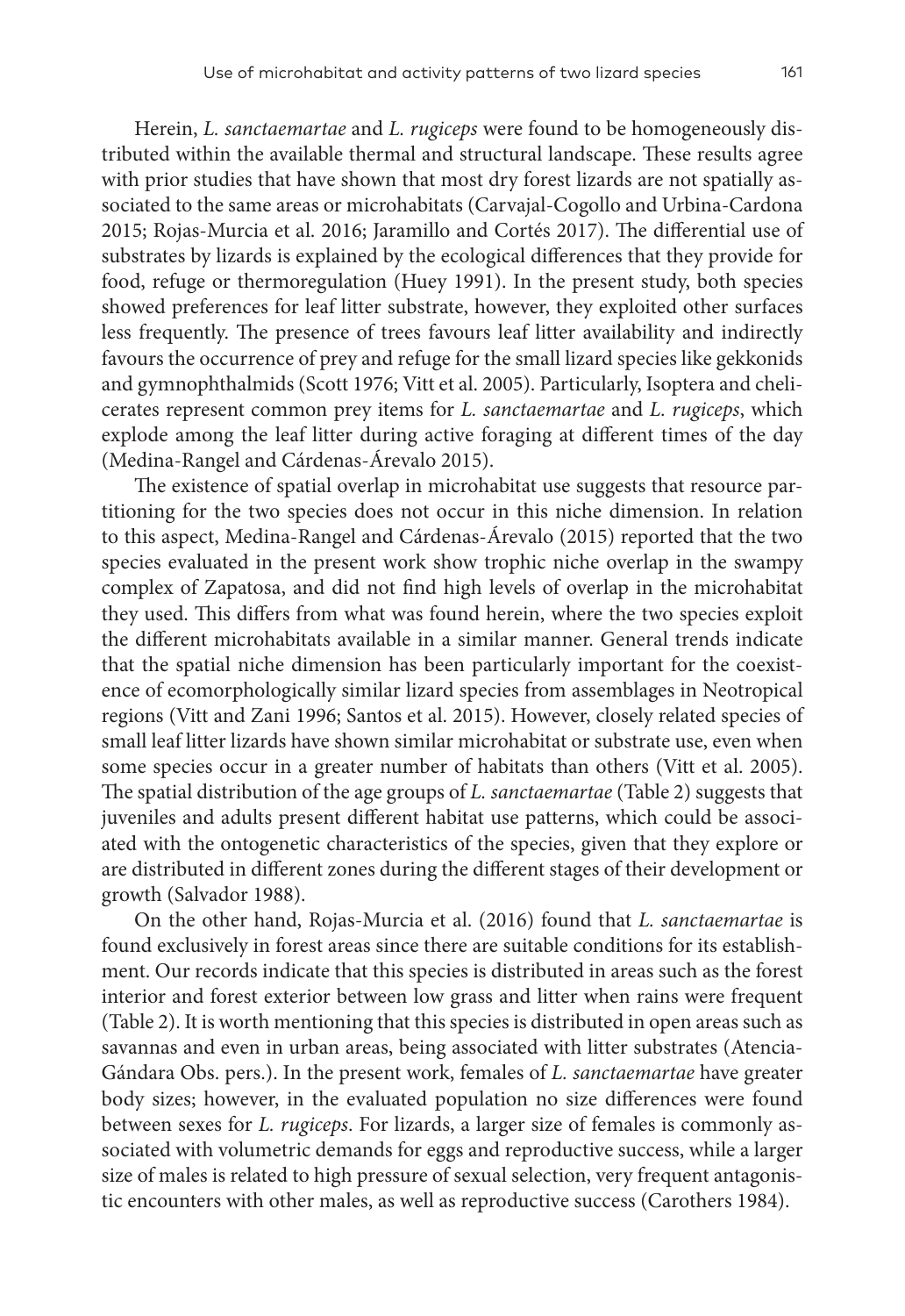Gravid females of *Loxopholis rugiceps* were registered in July, when low rainfall occurred; while in September and August a higher frequency of juveniles and no gravid females was recorded (Figure 1). This is consistent with the seasonal reproductive pattern reported by Telford (1971) from a population in Panama, where the breeding season extended from May to November, with a recruitment period from September to November. For *L. sanctaemartae*, more records were obtained during the months with higher rainfall (June and September), and gravid females of this species were not only recorded during one of the sampling months. In conclusion, individuals of *L. sanctaemartae* and *L. rugiceps* are homogeneously distributed within the habitat they use, both species are tolerant to matrix conditions; however, they require internal forest conditions to exploit food resources and refuge. Furthermore, differences in activity time may be important for the coexistence of the lizard populations studied. Nevertheless, it is necessary to understand the effect of seasonality on the population dynamics of these species in the dry forest.

# **Acknowledgements**

The authors thank Richard A. Torres for his important recommendations on the manuscript, to Lina Oviedo, José Tovar and Joel Ríos for their assistance in the field days, as well as the Primatological station of CARSUCRE for providing pluviometric data. We also thank the anonymous reviewers and editor for their comments, which contributed to a better version of the manuscript.

# **References**

- Adolph SC (1990) Influence of behavioral thermoregulation on microhabitat use by two Sceloporus lizards. Ecology 71(1): 315–327.<https://doi.org/10.2307/1940271>
- Aguilera M (2005) La Economía del Departamento de Sucre: Ganadería y Sector Público. Documentos de trabajo sobre economía regional. Banco de la República, Bogotá, Colombia, 129 pp. <https://ideas.repec.org/b/bdr/bdrlib/2007-12.html>
- Belver LC, Avila LJ (2010) Diferencias sexuales y etarias en la actividad diaria y estacional de una población de *Liolaemus koslowskyi* (Liolaemini). Cuadernos de Herpetología 24(2): 71–79.
- Carothers JH (1984) Sexual selection and sexual dimorphism in some herbivorous lizards. American Naturalist 124(2): 244–254. <https://doi.org/10.1086/284266>
- Carretero M, Llorente G (1993) Ecología térmica y actividad de una población costera de *Psammodromus hispanicus*. Revista Española de Herpetología 7: 21–32. [https://www.](https://www.redalyc.org/articulo.oa?id=427739445002) [redalyc.org/articulo.oa?id=427739445002](https://www.redalyc.org/articulo.oa?id=427739445002)
- Carvajal-Cogollo JE, Urbina-Cardona JN (2008) Patrones de diversidad y composición de reptiles en fragmentos de bosque seco tropical en Córdoba, Colombia. Tropical Conservation Science 1(4): 397–416. <https://doi.org/10.1177/194008290800100407>
- Carvajal-Cogollo JE, Urbina-Cardona N (2015) Ecological grouping and edge effects in tropical dry forest: Reptile-microenvironment relationships. Biodiversity and Conservation 24(5): 1109–1130. <https://doi.org/10.1007/s10531-014-0845-9>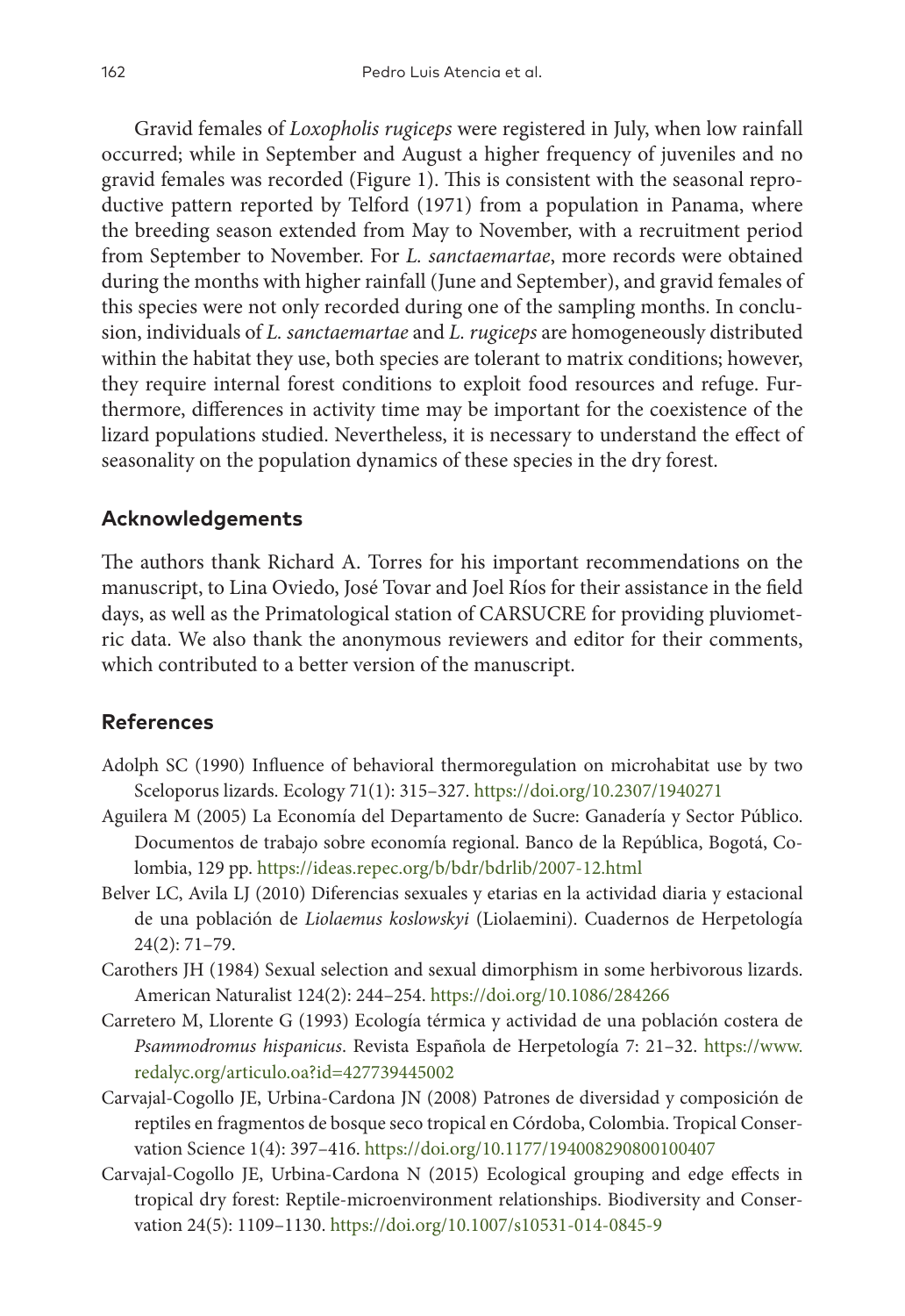- Crump ML, Scott NJ (2001) Relevamientos por encuentros visuales. In: Heyer MA, Donnelly RW, McDiarmid LA, Hayek C, Foster MS (Eds) Medición y Monitoreo de la Diversidad Biológica: Métodos Estandarizados para Anfibios. Editorial Universitaria de la Patagonia, Argentina, 80–87.
- Galvis LA (2009) Geografía económica del Caribe Continental. Documentos de Trabajo Sobre Economía Regional. Banco de la República, Sucursal Cartagena, N° 119. [https://](https://www.banrep.gov.co/sites) [www.banrep.gov.co/sites](https://www.banrep.gov.co/sites)
- García H, Corzo G, Isaacs P, Etter A (2014) Distribución y estado actual de los remanentes del bioma de bosque seco tropical en Colombia: insumos para su gestión. In: Pizano C, García H (Eds) El Bosque Seco Tropical en Colombia. Instituto de Investigación de Recursos Biológicos Alexander von Humboldt (IAvH). Bogotá, Colombia, 228–251. <https://biblioteca.humboldt.org.co/cgi-bin>
- Grover MC (1996) Microhabitat use and thermal ecology of two narrowly sympatric *Sceloporus* (Phrynosomatidae) lizards. Journal of Herpetology 30(2): 152–160. [https://doi.](https://doi.org/10.2307/1565506) [org/10.2307/1565506](https://doi.org/10.2307/1565506)
- Hammer Ø, Harper DAT, Ryan PD (2001) PAST version 2.17: Paleontological Statistics Software Package for Education and Data Analysis. Palaeontologia Electronica 4: 1–9. [https://palaeo-electronica.org/2001\\_1/past/issue1\\_01.htm](https://palaeo-electronica.org/2001_1/past/issue1_01.htm)
- Hatano FH, Vrcibradic D, Galdino CAB, Cunha-Barros M, Rocha CFD, Van Sluys M (2001) Thermal ecology and activity patterns of the lizard community of the restinga of Jurubatiba, Macaé, RJ. Revista Brasileira de Biologia 61(2): 287–294. [https://doi.org/10.1590/](https://doi.org/10.1590/S0034-71082001000200011) [S0034-71082001000200011](https://doi.org/10.1590/S0034-71082001000200011)
- Huey RB (1991) Physiological consequences of habitat selection. American Naturalist 137: 91–115.<https://doi.org/10.1086/285141>
- Huey RB, Deutsch CA, Tewksbury JJ, Vitt LJ, Hertz PE, Pérez HJA (2009) Why tropical forest lizards are vulnerable to climate warming. Proceedings. Biological Sciences 276(1664): 1939–1948. <https://doi.org/10.1098/rspb.2008.1957>
- Jaramillo LÁF, Cortés EB (2017) Diversidad de reptiles asociados a tres áreas contrastantes en un bosque seco tropical (La Dorada y Victoria, Caldas). Revista de Ciencias 20(2): 1–15. <https://doi.org/10.25100/rc.v20i2.4605>
- Medina-Rangel GF, Cárdenas-Árevalo G (2015) Relaciones espaciales y alimenticias del ensamblaje de reptiles del complejo cenagoso de Zapatosa, departamento del Cesar (Colombia). Papéis Avulsos de Zoologia (São Paulo) 55(10): 143–165. [https://doi.](https://doi.org/10.1590/0031-1049.2015.55.10) [org/10.1590/0031-1049.2015.55.10](https://doi.org/10.1590/0031-1049.2015.55.10)
- Paulissen MA (1988) Ontogenetic and seasonal shifts in microhabitat use by the lizard *Cnemidophorus sexlineatus*. Copeia 1988(4): 1021–1029.<https://doi.org/10.2307/1445727>
- Pianka ER (1973) The structure of lizard communities. Annual Review of Ecology and Systematics 4(1): 53–74.<https://doi.org/10.1146/annurev.es.04.110173.000413>
- Pianka E (1986) Thermal Relations, Spatial and Temporal Patterns of Activity. Ecology and Natural History of Desert Lizards: Analyses of the Ecological Niche and Community Structure. Princeton University Press, Princeton, New Jersey, 35–47. [https://doi.](https://doi.org/10.1515/9781400886142-005) [org/10.1515/9781400886142-005](https://doi.org/10.1515/9781400886142-005)
- Rodríguez GM, Banda K, Reyes SP, González ACE (2012) Lista comentada de las plantas vasculares de bosques secos prioritarios para la conservación en los departamentos de